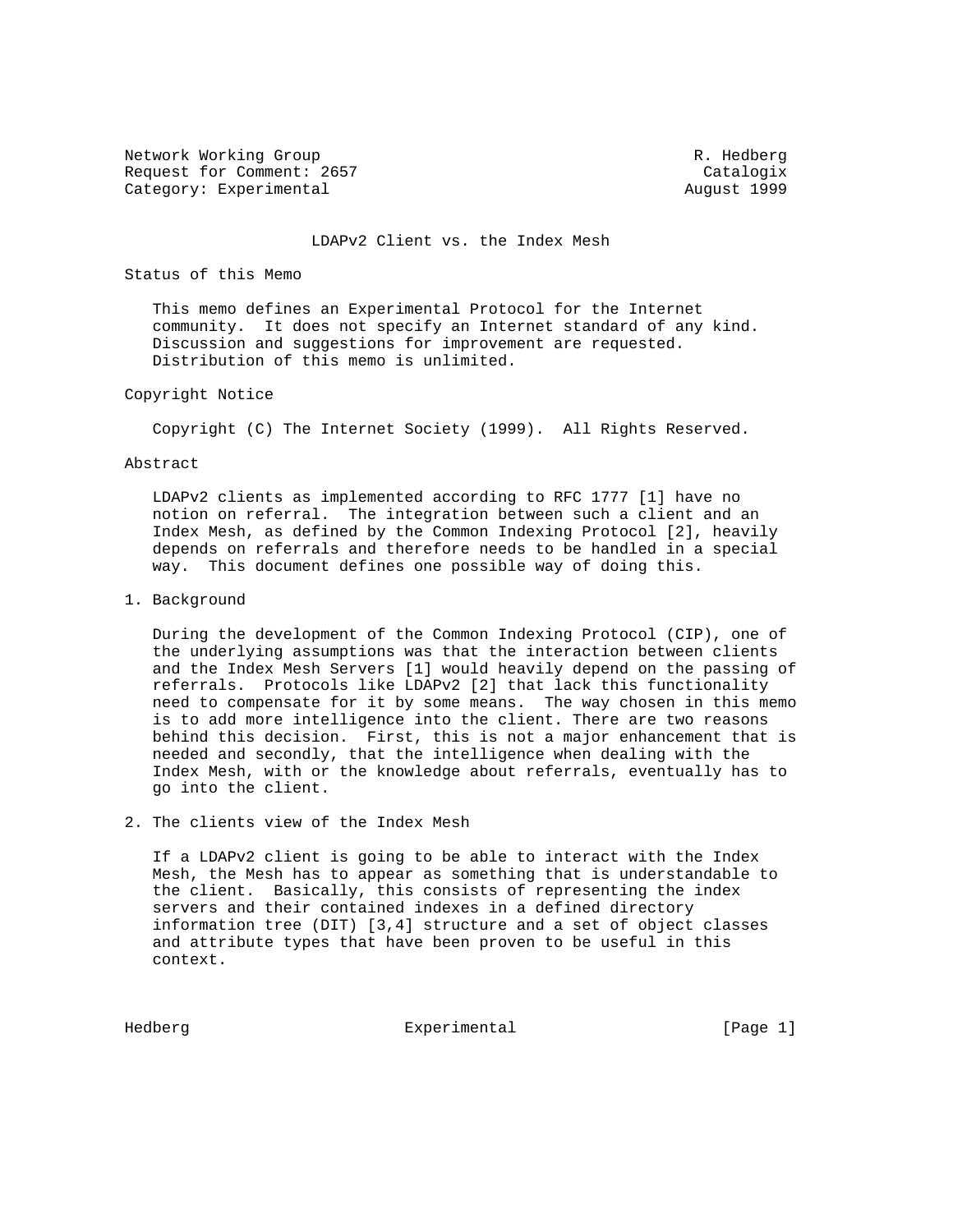```
2.1 The CIP Object Classes
    Object class descriptions are written according to the BNF defined in
    [5].
2.1.1 cIPIndex
    The cIPIndex objectClass, if present in a entry, allows it to hold
    one indexvalue and information connected to this value.
    ( 1.2.752.17.3.9
     NAME 'cIPIndex'
     SUP 'top'
     STRUCTURAL
     MUST ( extendedDSI $ idx )
     MAY ( indexOCAT )
    )
2.1.2 cIPDataSet
    The cIPDataSet objectClass, if present in a entry, allows it to hold
    information concerning one DataSet.
    ( 1.2.752.17.3.10
     NAME 'cIPDataSet'
     SUP 'top'
     STRUCTURAL
     MUST ( dSI $ searchBase )
     MAY ( indexOCAT $ description $ indexType $
            accessPoint $ protocolVersion $ polledBy $
            updateIntervall $ securityOption $
            supplierURI $ consumerURI $ baseURI $
            attributeNamespace $ consistencyBase
       )
```

```
 )
```
2.2 The CIP attributeTypes

 The attributes idx, indexOCAT, extendedDSI, description, cIPIndexType, baseURI, dSI are used by a client accessing the index server. The other attributes (accesspoint, protocolVersion, polledBy, updateIntervall, consumerURI, supplierURI and securityOption, attributeNamespace, consistencyBase) are all for usage in server to server interactions.

Hedberg **Experimental** Experimental [Page 2]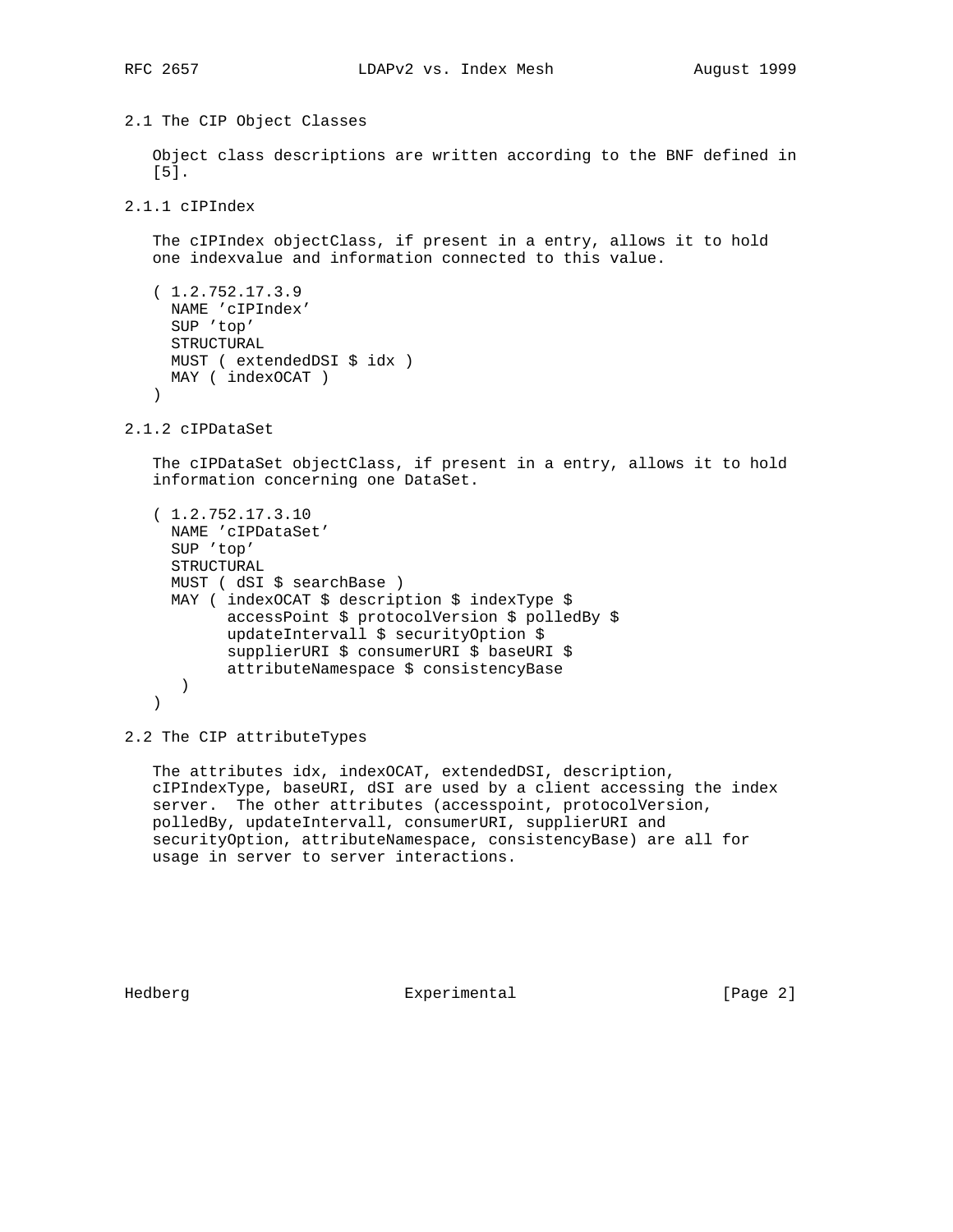# 2.2.1 idx

The index value, normally used as part of the RDN.

```
 ( 1.2.752.17.1.20
  NAME 'idx'
  EQUALITY caseIgnoreIA5Match
   SYNTAX IA5String
   SINGLE-VALUE
   )
```
2.2.2 dSI

 DataSet Identifier, a unique identifier for one particular set of information. This should be an OID, but stored in a stringformat.

```
 ( 1.2.752.17.1.21
  NAME 'dSI'
  EQUALITY caseIgnoreIA5Match
  SYNTAX IA5String
 )
```
2.2.3 indexOCAT

 Describes the type of data that is stored in this entry, by using objectcClasses and attributeTypes. The information is stored as a objectClass name followed by a space and then an attributeType name. A typical example when dealing with whitepages information would be "person cn".

```
 ( 1.2.752.17.1.28
  NAME 'indexOCAT'
  EQUALITY caseIgnoreIA5Match
  SYNTAX IA5String
 )
```
2.2.5 supplierURI

 A URI describing which protocols, hostnames and ports should be used by an indexserver to interact with servers carrying indexinformation representing this dataSet.

```
 ( 1.2.752.17.1.22
 NAME 'supplierURI'
 EQUALITY caseIgnoreIA5Match
 SYNTAX IA5String
```
)

Hedberg Experimental [Page 3]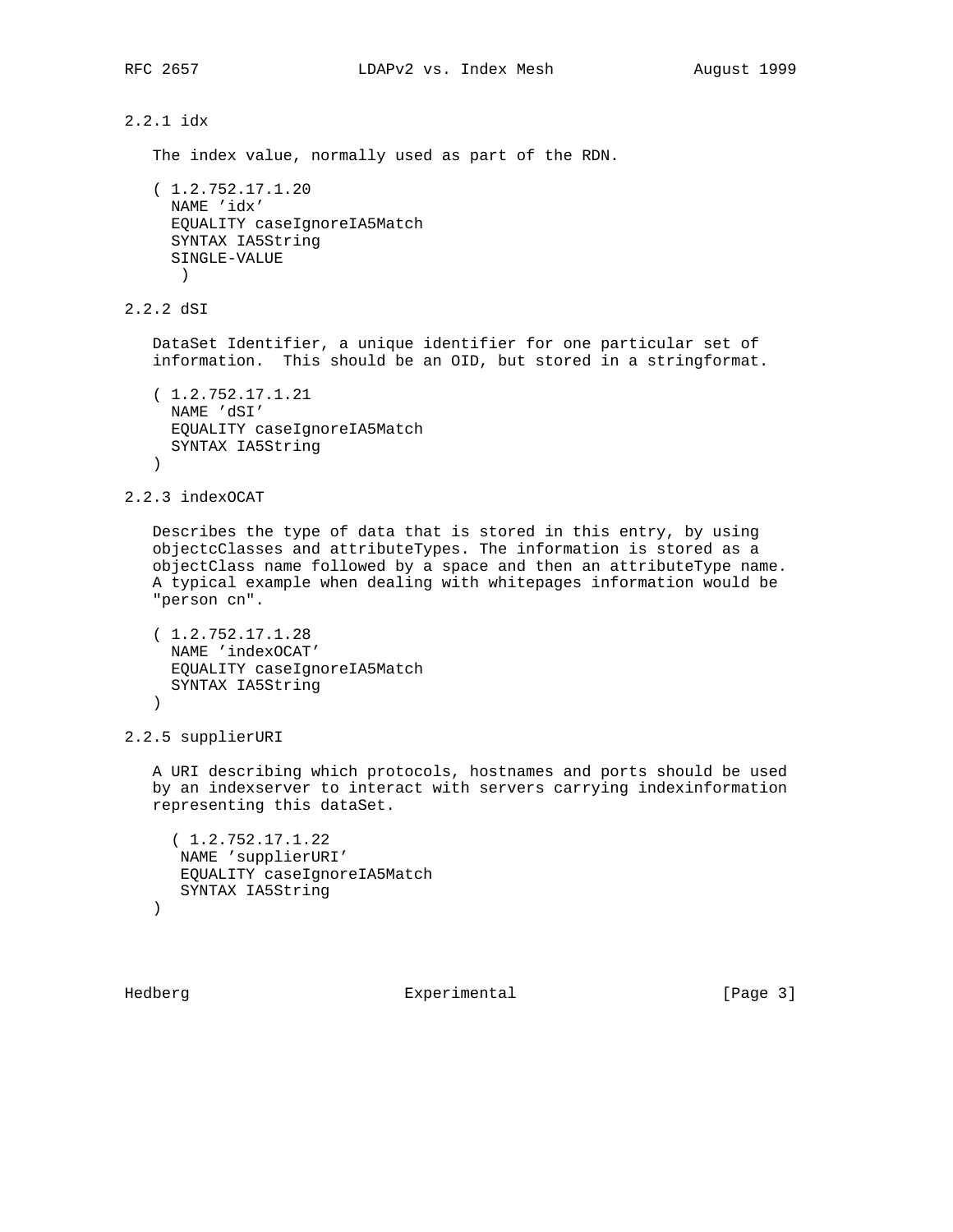```
2.2.6 baseURI
```
 The attribute value for this attribute is a LDAP URI. One can envisage other URI syntaxes, if the client knows about more access protocols besides LDAP, and the interaction between the client and the server can not use referrals for some reason.

```
 ( 1.2.752.17.1.26
  NAME 'baseURI'
  EQUALITY caseExactIA5Match
  SYNTAX IA5String
\lambda
```
2.2.7 protocolVersion

At present, the Common Indexing Protocol version should be 3.

```
 ( 1.2.752.17.1.27
  NAME 'protocolVersion'
  EQUALITY numericStringMatch
   SYNTAX numericString
\left( \right)
```
2.2.8 cIPIndexType

 The type of index Object that is used to pass around index information.

 ( 1.2.752.17.1.29 NAME 'cIPIndexType' EQUALITY caseIgnoreIA5Match SYNTAX IA5String )

```
2.2.10 polledBy
```
 The Distinguished Name of Index servers that polls data from this indexserver.

```
 ( 1.2.752.17.1.30
  NAME 'polledBy'
  EQUALITY distinguishedNameMatch
  SYNTAX DN
 )
```
Hedberg Experimental [Page 4]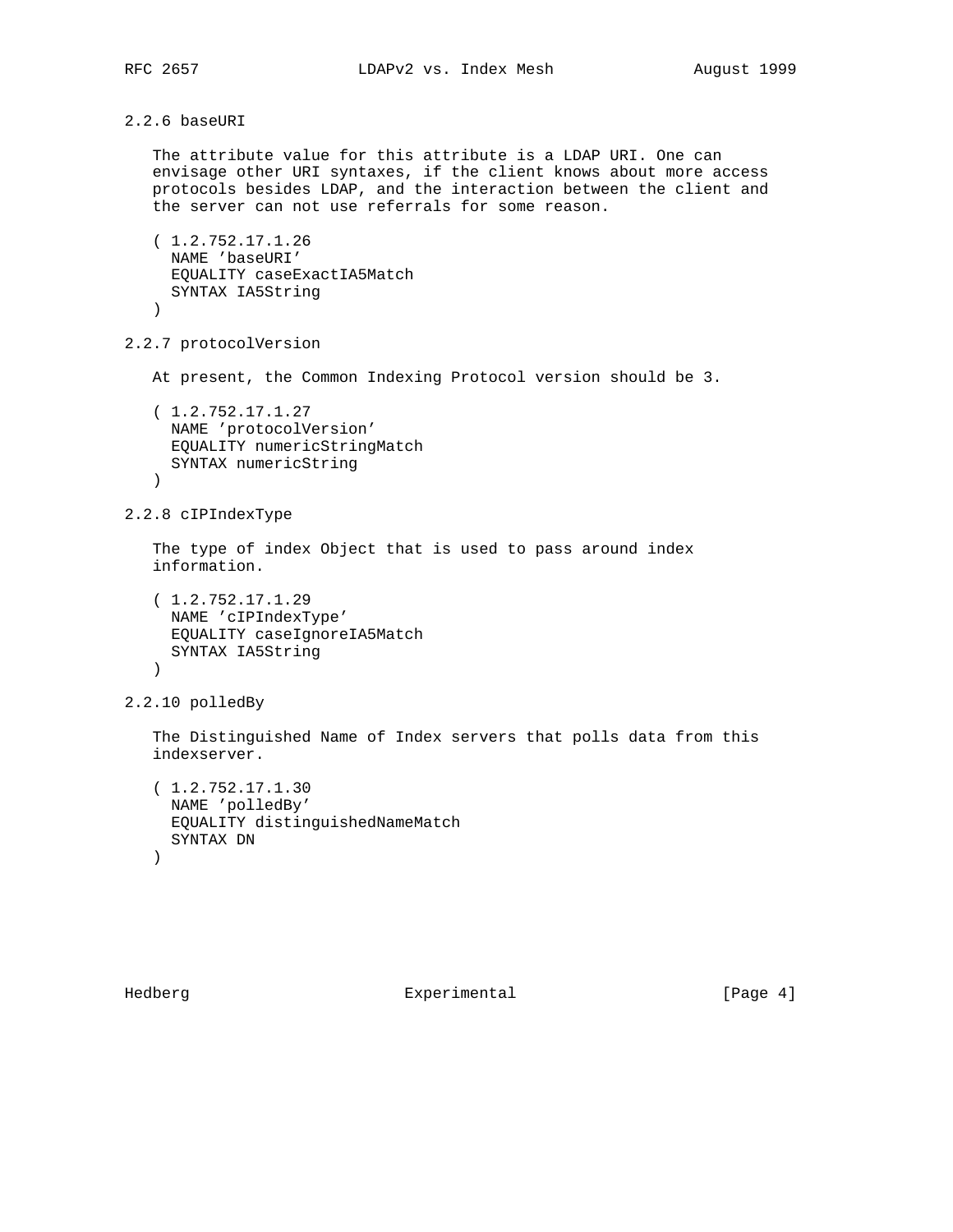2.2.11 updateIntervall

 The maximum duration in seconds between the generation of two updates by the supplier server.

```
 ( 1.2.752.17.1.31
  Name 'updateIntervall'
   EQUALITY numericStringMatch
   SYNTAX numericString
  SINGLE-VALUE
\left( \right)
```
2.2.12 securityOption

 Whether and how the supplier server should sign and encrypt the update before sending it to the consumer server.

```
 ( 1.2.752.17.1.32
  NAME 'securityOption'
  EQUALITY caseIgnoreIA5Match
  SYNTAX IA5String
  SINGLE-VALUE
\left( \right)
```
2.2.13 extendedDSI

 DataSet Identifier possibly followed by a space and a taglist, the later as specified by [6].

 ( 1.2.752.17.1.33 NAME 'extendedDSI' EQUALITY caseIgnoreIA5Match SYNTAX IA5String )

2.2.14 consumerURI

 A URI describing which means a server can accept indexinformation. An example being a mailto URI for MIME email based index transport.

```
 ( 1.2.752.17.1.34
  NAME 'consumerURI'
  EQUALITY caseExactIA5Match
  SYNTAX IA5String
 )
```
Hedberg Experimental [Page 5]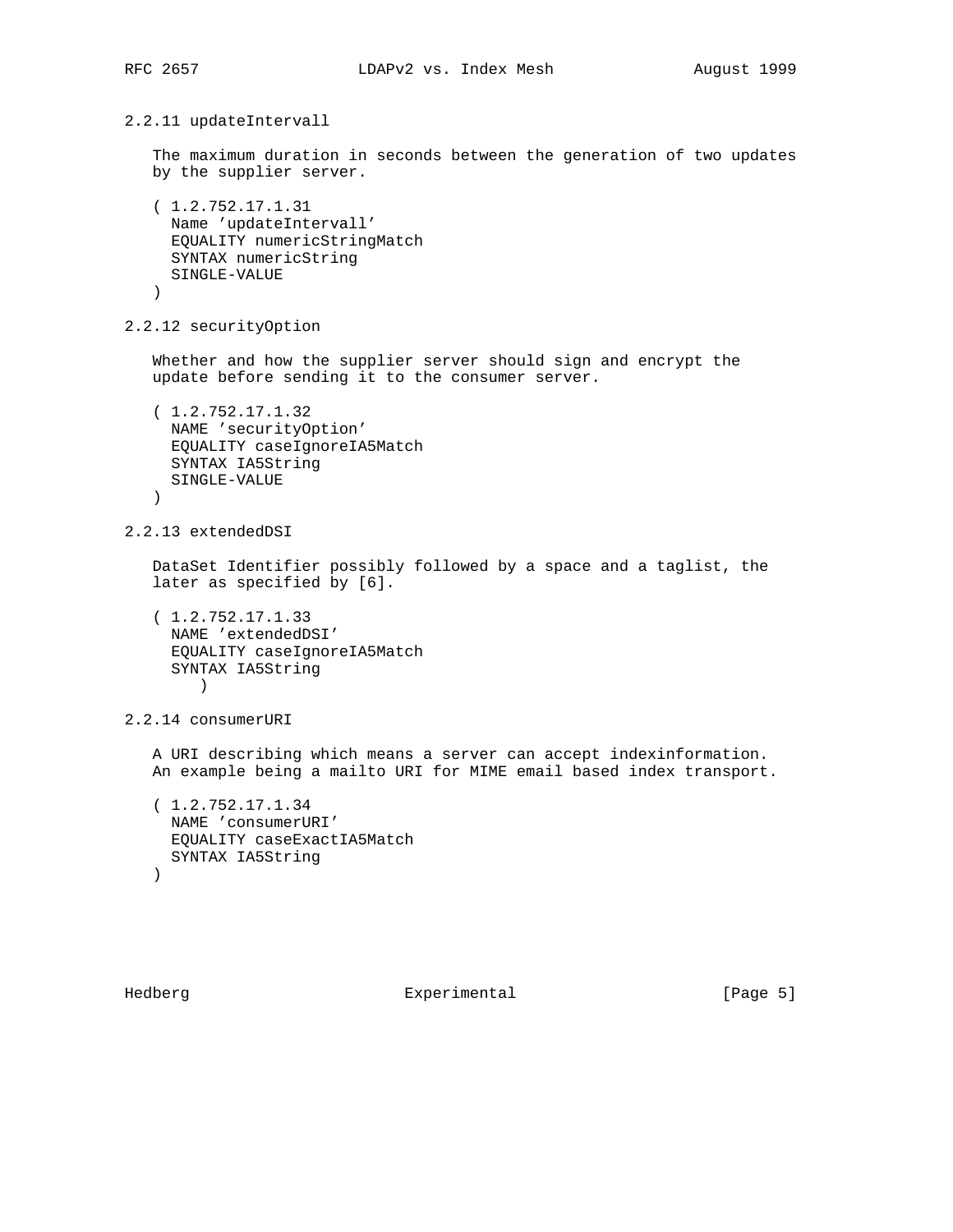### 2.2.15 attributeNamespace

 Any consumer supplier pair has to agree on what attribute that should be used and also possibly the meaning of the attributenames. The value of this attribute should, for example, be a URI pointing to a document wherein the agreement is described.

 ( 1.2.752.17.1.35 NAME 'attributeNamespace' EQUALITY caseExactIA5Match SYNTAX IA5String )

2.2.16 consistencyBase

 This attribute is specifically used by consumer supplier pairs that use the tagged index object [6].

 ( 1.2.752.17.1.36 NAME 'consistencyBase' EQUALITY caseExactIA5Match SYNTAX IA5String )

3. The interaction between a client and the Index Mesh

 A client interaction with the Index Mesh consists of a couple of rather well defined actions. The first being to find a suitable index to start with, then to transverse the Index Mesh and finally to query the servers holding the original data. Note when reading this text that what is discussed here is the client's perception of the DIT, how it is in fact implemented is not discussed.

3.1 Finding a Index Mesh

 This approach depends on the fact that every index server partaking in an Index Mesh is represented in the DIT by a entry of the type cIPDataSet, and has a distinguished name (DN) which most significant relative distinguished name (RDN) has the attributetype dSI. Therefore, finding a suitable indexserver to start the search from is a matter of searching the DIT at a suitable place for objects with the objectClass cIPIndexObject. Every found entry can then be evaluated by looking at the description value as well as the indexOCAT value. The description string should be a human readable and understandable text that describes what the index server is indexing. An example of such a string could be, "This index covers all employees at Swedish Universities and University Colleges that has an email account". The indexOCAT attribute supplies information about which kind of entries and which attributes within these entries that the index information has emanated from. For example, if the

Hedberg Experimental Experimental [Page 6]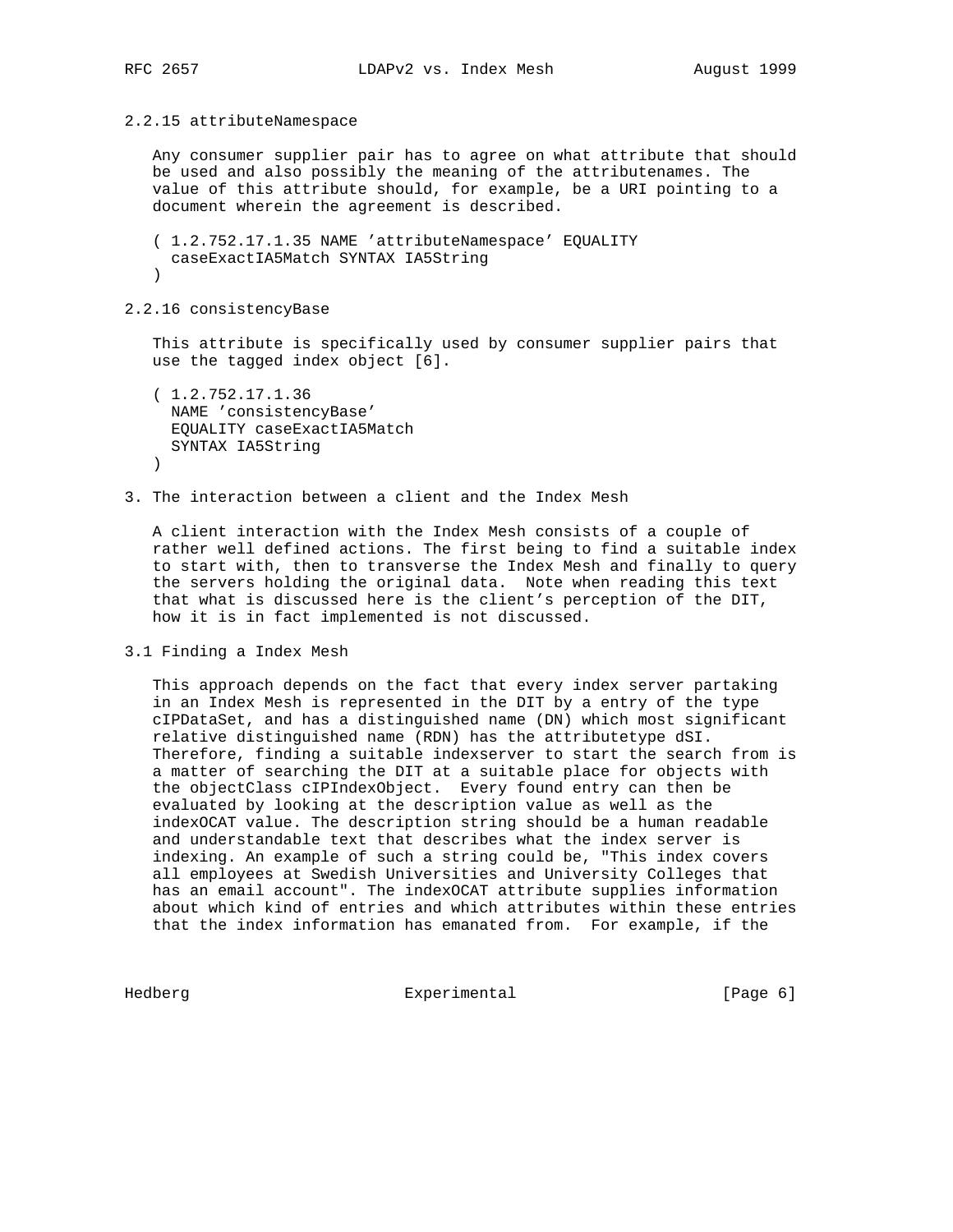indexOCAT attribute value is "person cn", one can deduce that this is an index over persons and not over roles, and that it is the attribute commonName that is indexed.

3.2 Searching the mesh

 Each index server has its information represented in the DIT as a very flat tree. In fact, it is only one level deep.

 0 Indexservers cIPDataSet  $/|\n\sqrt{2}$  $\sqrt{2}$   $\sqrt{2}$  $\sqrt{2}$   $\sqrt{2}$  0 0 cIPDataSet entries cIPIndex entries one for each DataSet one for each index value that this server has that this indexserver gathered indexes from. has.

 A search then consists of a set of searches. The first being the search for the index entries that contains an indexvalue that matches what the user is looking for, and the second a search based on the DSI information in the extendedDSI attribute values returned from the first search. In the case of the the cIPIndexType being tagged index, the taglists should be compared to find which DSI it might be useful to pose further queries to.

 When doing these types of searches, the client should be aware of the fact that the index values disregarding their origin (attributeTypes) always are stored in the index server as values of the idx attribute.

 The object of the second search is to get information on the different DataSet involved, and should normally be performed as a read. Since the DataSet information probably will remain quite stable over time, this information lends itself very well to caching. If at this stage there is more than one DataSet involved, the User interface might use the description value to aid the user in choosing which one to proceed with. The content of the searchBase value of the DataSet tells the client whether it represents another index server (the most significant part of the dn is a dSI attribute) or if it is a end server.

Hedberg **Experimental** Experimental [Page 7]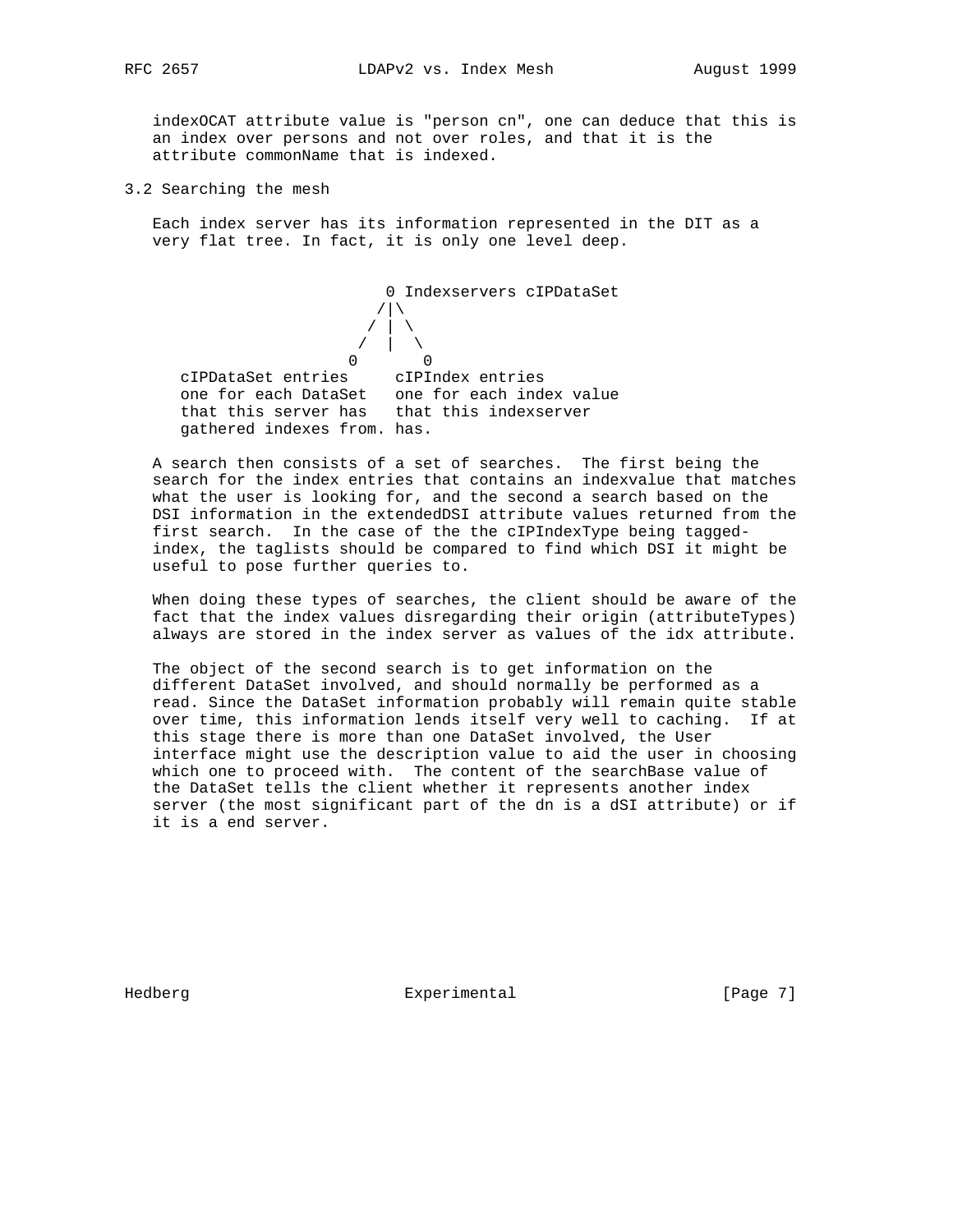- 
- 3.3 Querying the end server

 When finally reaching the end server/servers that probably has the sought for information, the information in the indexOCAT attribute can be used to produce an appropriate filter. If a search for "Rol\*" in an index having an indexOCAT attribute value of "person cn" returns an idx entry with the idx value of "Roland", then an appropriate filter to use might be " $\&$  ( $|$  (cn=\* roland \*)(cn=roland \*)(cn=\* roland))(objectclass=person)". A complete example of a search process is given in Appendix A.

4. Security Considerations

 Since this memo deals with client behavior, it does not add anything that either enhances or diminishes the security features that exists in LDAPv2.

5. Internationalization

 As with security, this memo neither enhances or diminishes the handling of internationalization in LDAPv2.

- 6. References
	- [1] Yeong, W., Howes, T. and S. Kille, "Lightweight Directory Access Protocol", RFC 1777, March 1995.
	- [2] Allen, J. and M. Mealling "The Architecture of the Common Indexing Protocol (CIP)", RFC 2651, August 1999.
	- [3] The Directory: Overview of Concepts, Models and Service. CCITT Recommendation X.500, 1988.
	- [4] Information Processing Systems -- Open Systems Interconnection -- The Directory: Overview of Concepts, Models and Service. ISO/IEC JTC 1/SC21; International Standard 9594-1, 1988.
	- [5] Wahl, M., Coulbeck, A., Howes, T. and S. Kille, "Lightweight Directory Access Protocol (v3): Attribute Syntax Definitions", RFC 2252, December 1997.
	- [6] Hedberg, R., Greenblatt, B., Moats, R. and M. Wahl, "A Tagged Index Object for use in the Common Indexing Protocol", RFC 2654, August 1999.

Hedberg **Experimental** Experimental [Page 8]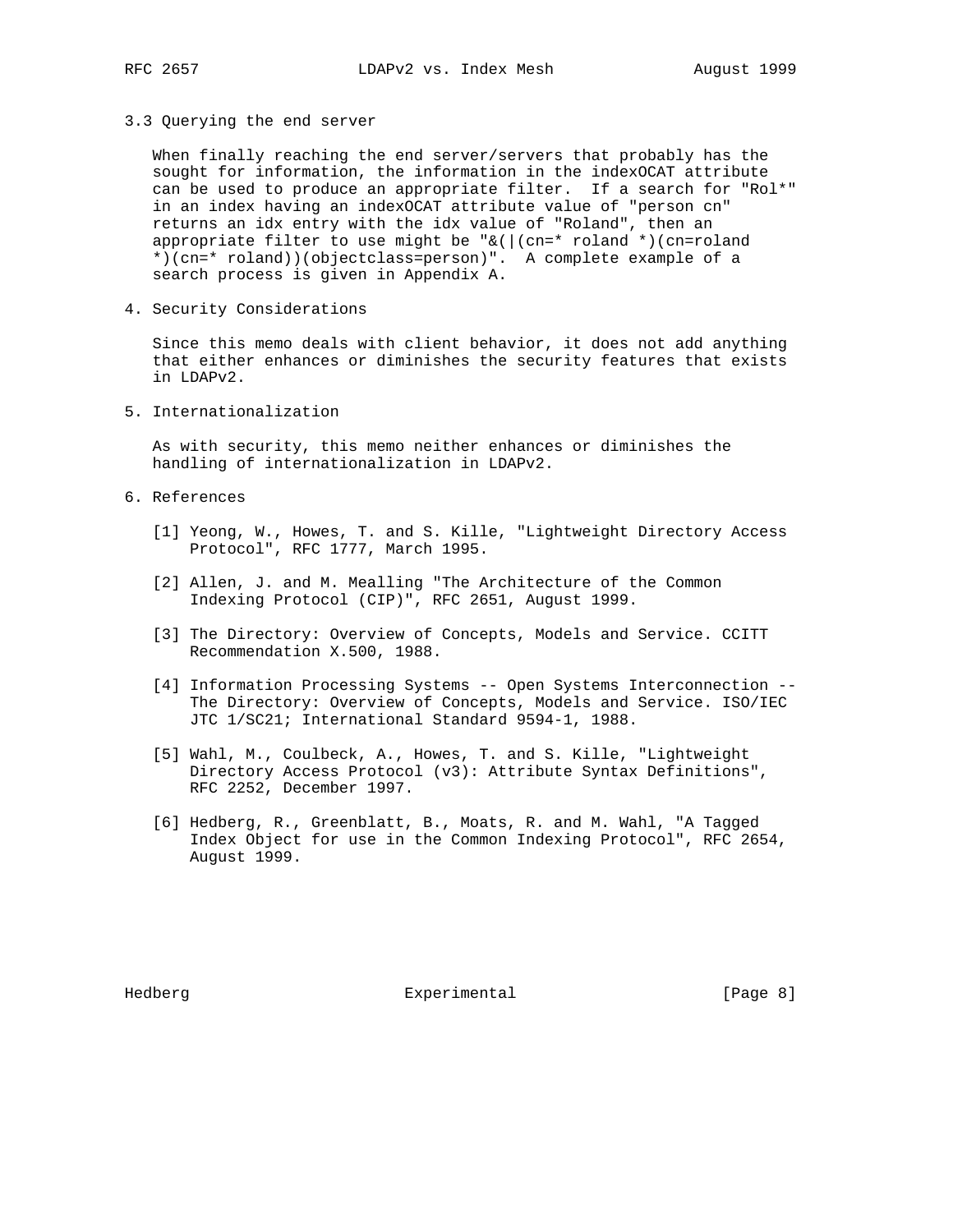# 7. Author's Address

 Roland Hedberg Catalogix Dalsveien 53 0387 Oslo, Norway

 Phone: +47 23 08 29 96 EMail: roland@catalogix.ac.se

Hedberg Experimental Experimental [Page 9]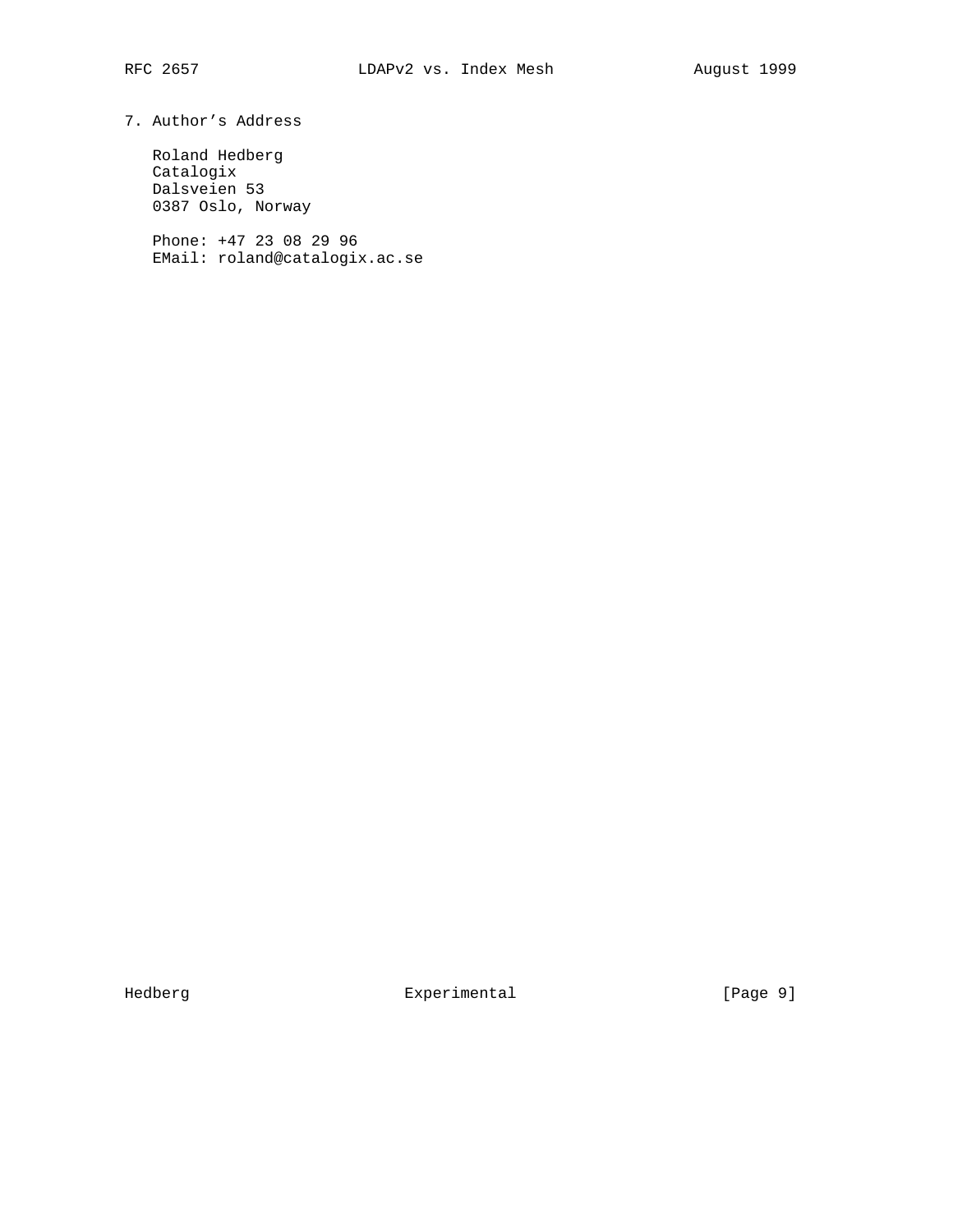Appendix A - Sample Session Below is a sample of a session between a LDAPv2 client and an index server mesh as specified in this memo. The original question of the session is to find the email address of a person by the name, "Roland Hedberg", who is working at "Umea University" in Sweden. Step 1. A singlelevel search with the baseaddress "c=SE" and the filter "(objectclass=cipDataset)" was issued. The following results were received: DN: dSI=1.2.752.17.5.0,c=SE dsi= 1.2.752.17.5.0 description= "index over employees with emailaddresses within Swedish higher education" indexOCAT= "cn person" cIPIndexType= "x-tagged-index-1" ; searchBase= "dsi=1.2.752.17.5.0,c=SE" protocolVersion = 3 DN: dSI=1.2.752.23.1.3,c=SE dsi= 1.2.752.23.1.3 description= "index over Swedish lawyers" indexOCAT= "cn person" cIPIndexType= "x-tagged-index-1" ; searchBase= "dsi=1.2.752.23.1.3,c=SE" protocolVersion = 3 Step 2. Since the first index seemed to cover the interesting population, a single level search with the baseaddress "dsi=1.2.752.17.5.0,c=SE" and the filter "(|(idx=roland)(idx=hedberg))" was issued. The following results were received: DN: idx=Roland,dSI=1.2.752.17.5.0,c=SE idx= Roland extendedDSI= 1.2.752.17.5.10 1,473,612,879,1024 extendedDSI= 1.2.752.17.5.14 35,78,150,200 extendedDSI= 1.2.752.17.5.16 187,2031,3167,5284,6034-6040 extendedDSI= 1.2.752.17.5.17 17

Hedberg **Experimental** Experimental [Page 10]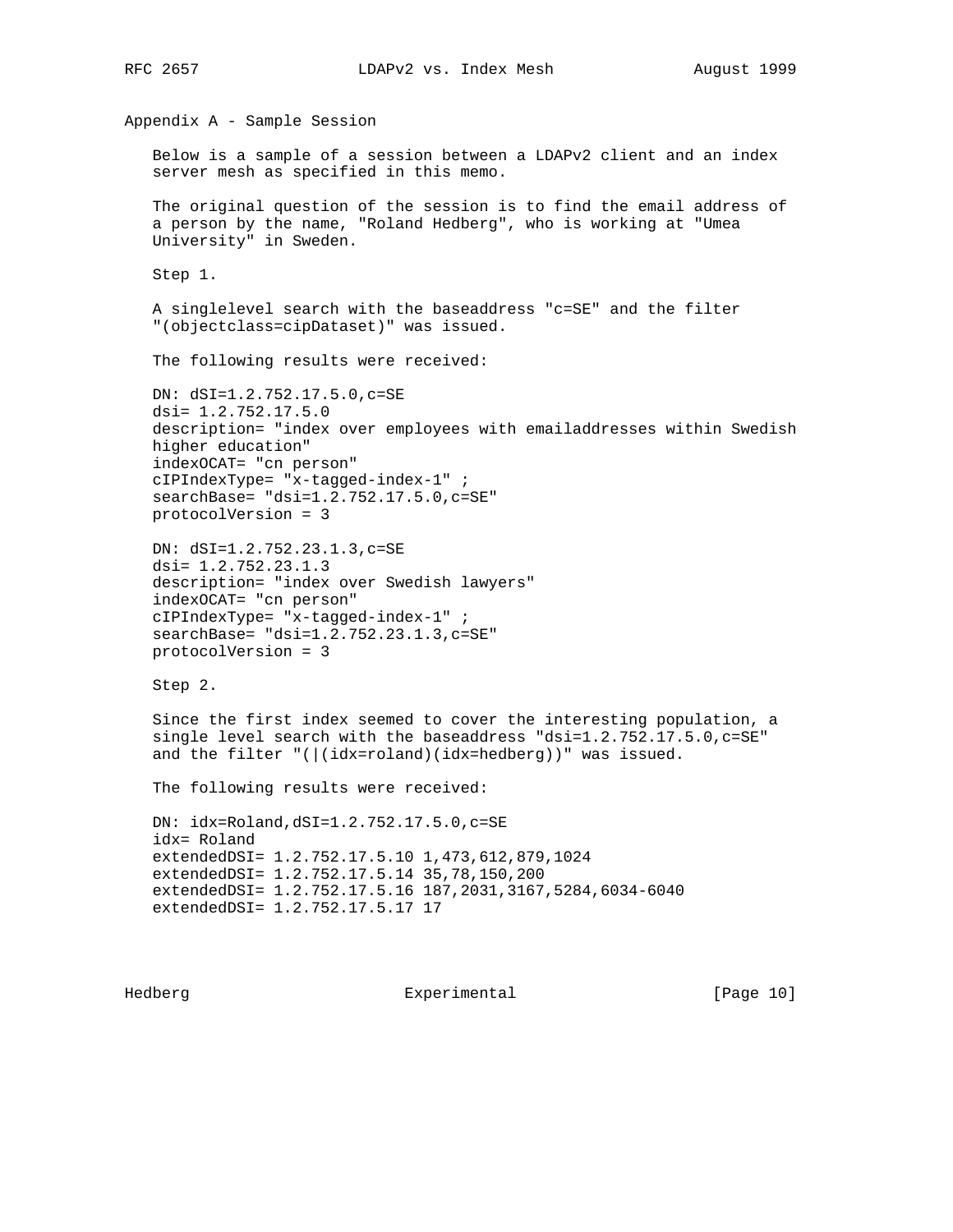DN: idx=Hedberg,dSI=1.2.752.17.5.0,c=SE idx= Hedberg extendedDSI= 1.2.752.17.5.8 24,548-552,1066 extendedDSI= 1.2.752.17.5.10 473,512,636,777,1350 extendedDSI= 1.2.752.17.5.14 84,112,143,200 extendedDSI= 1.2.752.17.5.15 1890-1912 extendedDSI= 1.2.752.17.5.17 44 A comparison between the two sets of extendedDSIs shows that two datasets 1.2.752.17.5.10 and 1.2.752.17.5.14 contains persons named "Roland" and "Hedberg". Therefore, the next step would be to see what the datasets represent. A comparison like this should normally not be left to the user. Step. 3 Two baselevel searches, one for "dsi=1.2.752.17.5.10,dsi=1.2.752.17.5.0,c=SE" and the other for "dsi=1.2.752.17.5.14,dsi=1.2.752.17.5.0,c=SE" with the filter "(objectclass=cipdataset)" were issued. The following results were received: DN: dSI=1.2.752.17.5.10,dSI=1.2.752.17.5.0,c=SE dsi= 1.2.752.17.5.10 description= "Employees at Umea University,Sweden" indexOCAT= "person cn" searchBase= "o=Umea Universitet, c=SE" respectively DN: dSI=1.2.752.17.5.14,dSI=1.2.752.17.5.0,c=SE dsi= 1.2.752.17.5.14 description= "Employees at Lund University,Sweden" indexOCAT= "person cn" searchBase= "o=Lunds Universitet, c=SE" Step 4 Based on the descriptions for the two datasets, "1.2.752.17.5.10" was chosen as the best to proceed with. From the searchbase attribute value, it was clear that this was a base server. The query now has to be somewhat modified. One possibility would be to issue a query with the baseobject "o=Umea Universitet, c=SE" and the filter "(&(cn=Roland Hedberg)(objectclass=person))"

Hedberg **Experimental** Experimental [Page 11]